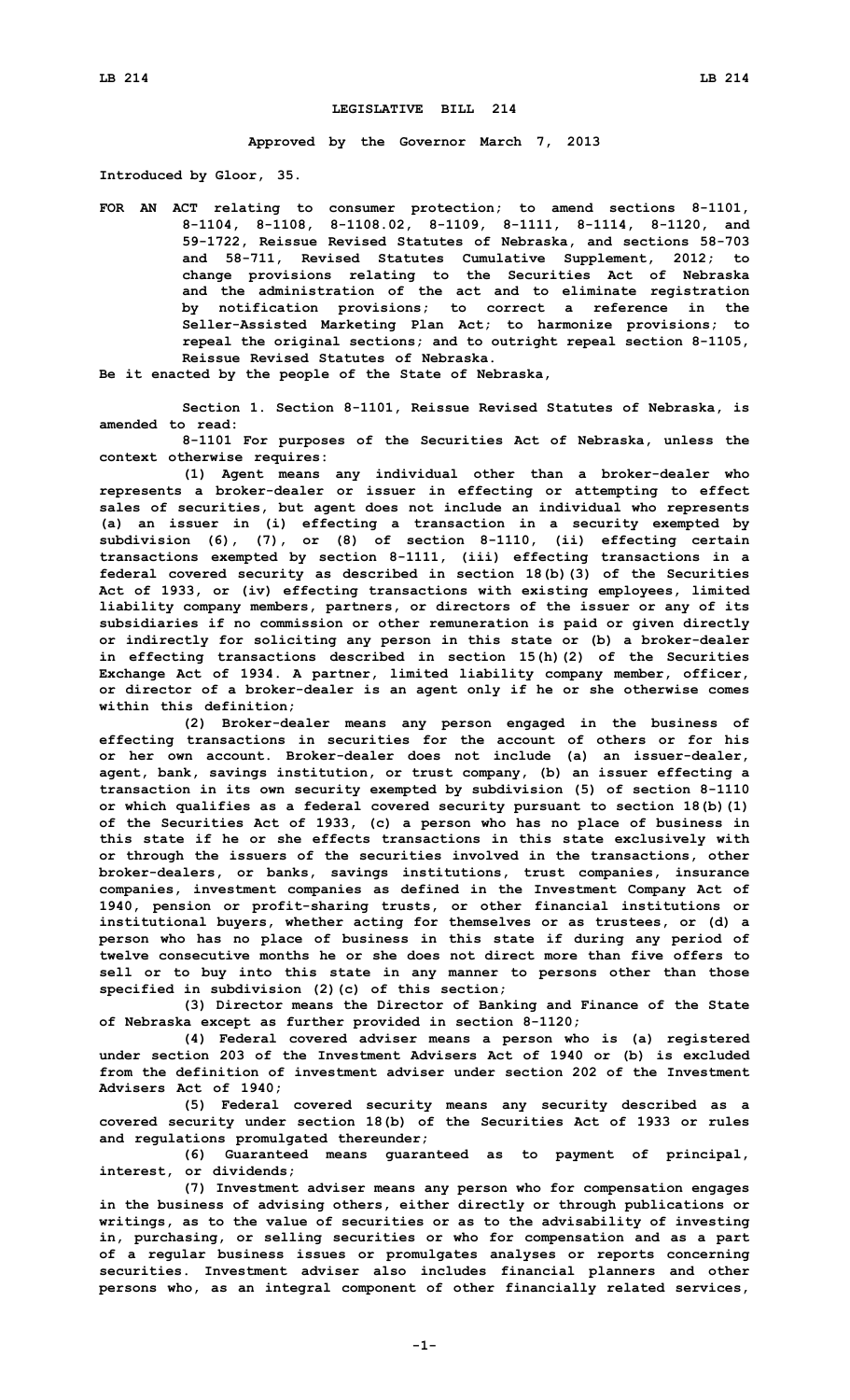## **LB 214 LB 214**

**provide the foregoing investment advisory services to others for compensation and as part of <sup>a</sup> business or who hold themselves out as providing the foregoing investment advisory services to others for compensation. Investment adviser does not include (a) an investment adviser representative, (b) <sup>a</sup> bank, savings institution, or trust company, (c) <sup>a</sup> lawyer, accountant, engineer, or teacher whose performance of these services is solely incidental to the practice of his or her profession, (d) <sup>a</sup> broker-dealer or its agent whose performance of these services is solely incidental to its business as <sup>a</sup> broker-dealer and who receives no special compensation for them, (e) an issuer-dealer, (f) <sup>a</sup> publisher of any bona fide newspaper, news column, news letter, news magazine, or business or financial publication or service, whether communicated in hard copy form, by electronic means, or otherwise which does not consist of the rendering of advice on the basis of the specific investment situation of each client, (g) <sup>a</sup> person who has no place of business in this state if (i) his or her only clients in this state are other investment advisers, federal covered advisers, broker-dealers, banks, savings institutions, trust companies, insurance companies, investment companies as defined in the Investment Company Act of 1940, pension or profit-sharing trusts, or other financial institutions or institutional buyers, whether acting for themselves or as trustees, or (ii) during the preceding twelve-month period, he or she has had five or fewer clients who are residents of this state other than those persons specified in subdivision (g)(i) of this subdivision, (h) any person that is <sup>a</sup> federal covered adviser, or (i) such other persons not within the intent of this subdivision as the director may by rule, regulation, or order designate;**

**(8) Investment adviser representative means any partner, limited liability company member, officer, or director or any person occupying <sup>a</sup> similar status or performing similar functions of <sup>a</sup> partner, limited liability company member, officer, or director or other individual, except clerical or ministerial personnel, who is employed by or associated with an investment adviser that is registered or required to be registered under the Securities Act of Nebraska or who has <sup>a</sup> place of business located in this state and is employed by or associated with <sup>a</sup> federal covered adviser, and who (a) makes any recommendations or otherwise renders advice regarding securities, (b) manages accounts or portfolios of clients, (c) determines which recommendation or advice regarding securities should be given, (d) solicits, offers, or negotiates for the sale of or sells investment advisory services, or (e) supervises employees who perform any of the foregoing;**

**(9) Issuer means any person who issues or proposes to issue any security, except that (a) with respect to certificates of deposit, voting-trust certificates, or collateral-trust certificates or with respect to certificates of interest or shares in an unincorporated investment trust not having <sup>a</sup> board of directors, or persons performing similar functions, or of the fixed, restricted management, or unit type, the term issuer means the person or persons performing the acts and assuming the duties of depositor or manager pursuant to the provisions of the trust or other agreement or instrument under which the security is issued and (b) with respect to <sup>a</sup> fractional or pooled interest in <sup>a</sup> viatical settlement contract, issuer means the person who creates, for the purpose of sale, the fractional or pooled interest. In the case of <sup>a</sup> viatical settlement contract that is not fractionalized or pooled, issuer means the person effecting <sup>a</sup> transaction with <sup>a</sup> purchaser of such contract;**

**(10) Issuer-dealer means (a) any issuer located in the State of Nebraska or (b) any issuer which registered its securities by qualification who proposes to sell to the public of the State of Nebraska the securities that it issues without the benefit of another registered broker-dealer. Such securities shall have been approved for sale in the State of Nebraska pursuant to section 8-1104;**

**(11) Nonissuer means not directly or indirectly for the benefit of the issuer;**

**(12) Person means an individual, <sup>a</sup> corporation, <sup>a</sup> partnership, <sup>a</sup> limited liability company, an association, <sup>a</sup> joint-stock company, <sup>a</sup> trust in which the interests of the beneficiaries are evidenced by <sup>a</sup> security, an unincorporated organization, <sup>a</sup> government, or <sup>a</sup> political subdivision of <sup>a</sup> government;**

**(13) Sale or sell includes every contract of sale of, contract to sell, or disposition of <sup>a</sup> security or interest in <sup>a</sup> security for value. Offer or offer to sell includes every attempt or offer to dispose of, or solicitation of an offer to buy, <sup>a</sup> security or interest in <sup>a</sup> security for value. Any security given or delivered with or as <sup>a</sup> bonus on account of any purchase of securities or any other thing is considered to constitute part of the subject of the purchase and to have been offered and sold for value. A**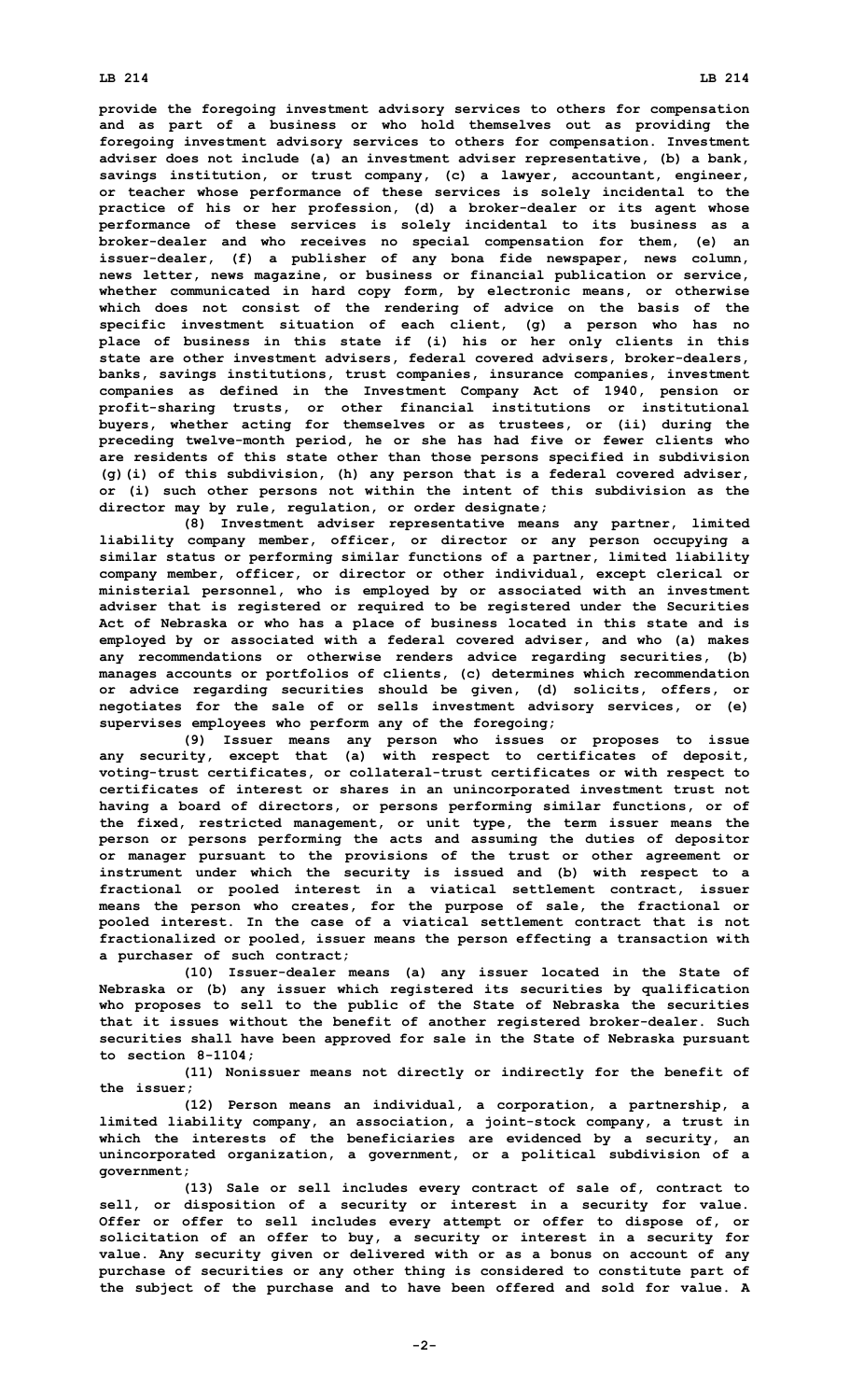**purported gift of assessable stock shall be considered to involve an offer and sale. Every sale or offer of <sup>a</sup> warrant or right to purchase or subscribe to another security of the same or another issuer, as well as every sale or offer of <sup>a</sup> security which gives the holder <sup>a</sup> present or future right or privilege to convert into another security of the same or another issuer, shall be considered to include an offer of the other security;**

**(14) Securities Act of 1933, Securities Exchange Act of 1934, Investment Advisers Act of 1940, Investment Company Act of 1940, and Commodity Exchange Act means the federal statutes of those names as amended on or before January 1, 2011; 2013;**

**(15) Security means any note, stock, treasury stock, bond, debenture, units of beneficial interest in <sup>a</sup> real estate trust, evidence of indebtedness, certificate of interest or participation in any profit-sharing agreement, collateral-trust certificate, preorganization certificate or subscription, transferable share, investment contract, viatical settlement contract or any fractional or pooled interest in such contract, membership interest in any limited liability company organized under Nebraska law or any other jurisdiction unless otherwise excluded from this definition, voting-trust certificate, certificate of deposit for <sup>a</sup> security, certificate of interest or participation in an oil, gas, or mining title or lease or in payments out of production under such <sup>a</sup> title or lease, in general any interest or instrument commonly known as <sup>a</sup> security, or any certificate of interest or participation in, temporary or interim certificate for, guarantee of, or warrant or right to subscribe to or purchase any of the foregoing. Security does not include any insurance or endowment policy or annuity contract issued by an insurance company. Security also does not include <sup>a</sup> membership interest in <sup>a</sup> limited liability company when all of the following exist: (a) The member enters into <sup>a</sup> written commitment to be engaged actively and directly in the management of the limited liability company; and (b) all members of the limited liability company are actively engaged in the management of the limited liability company;**

**(16) State means any state, territory, or possession of the United States as well as the District of Columbia and Puerto Rico; and**

**(17) Viatical settlement contract means an agreement for the purchase, sale, assignment, transfer, devise, or bequest of all or any portion of the death benefit or ownership of <sup>a</sup> life insurance policy or contract for consideration which is less than the expected death benefit of the life insurance policy or contract. Viatical settlement contract does not include (a) the assignment, transfer, sale, devise, or bequest of <sup>a</sup> death benefit of <sup>a</sup> life insurance policy or contract made by the viator to an insurance company or to <sup>a</sup> viatical settlement provider or broker licensed pursuant to the Viatical Settlements Act, (b) the assignment of <sup>a</sup> life insurance policy or contract to <sup>a</sup> bank, savings bank, savings and loan association, credit union, or other licensed lending institution as collateral for <sup>a</sup> loan, or (c) the exercise of accelerated benefits pursuant to the terms of <sup>a</sup> life insurance policy or contract and consistent with applicable law.**

**Sec. 2. Section 8-1104, Reissue Revised Statutes of Nebraska, is amended to read:**

**8-1104 It shall be unlawful for any person to offer or sell any security in this state unless (1) such security is registered by notification under section 8-1105, by coordination under section 8-1106, or by qualification under section 8-1107, (2) the security is exempt under section 8-1110 or is sold in <sup>a</sup> transaction exempt under section 8-1111, or (3) the security is <sup>a</sup> federal covered security.**

**Sec. 3. Section 8-1108, Reissue Revised Statutes of Nebraska, is amended to read:**

**8-1108 (1) <sup>A</sup> registration statement may be filed by the issuer, by any other person on whose behalf the offering is to be made, or by <sup>a</sup> registered broker-dealer. Any document filed under the Securities Act of Nebraska or <sup>a</sup> predecessor act within five years preceding the filing of <sup>a</sup> registration statement may be incorporated by reference in the registration statement to the extent that the document is currently accurate. The director may by rule and regulation or order permit the omission of any item of information or document from any registration statement.**

**(2) The director may require as <sup>a</sup> condition of registration by qualification (a) that the proceeds from the sale of the registered security be impounded until the issuer receives <sup>a</sup> specified amount, (b) that the applicant comply with the federal Securities Act of 1933 if it appears to the director to be in the public interest or that the registered security is or will be offered in such manner as to be subject to such act, (c) such reasonable conditions, restrictions, or limitations upon the offering as may be in the public interest, or (d) that any security issued within**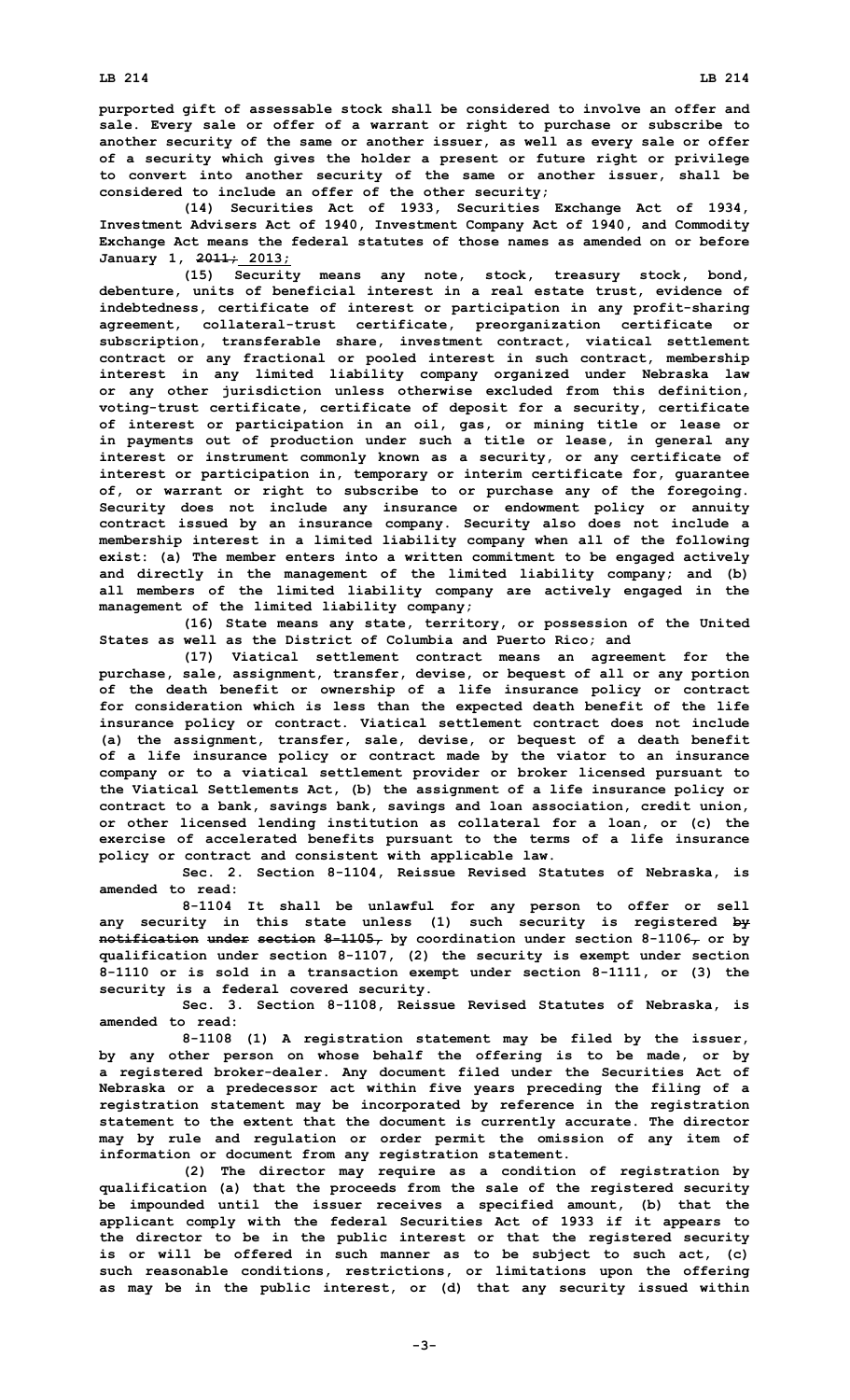**the past three years, or to be issued, to <sup>a</sup> promoter for <sup>a</sup> consideration substantially different from the public offering price or to any person for <sup>a</sup> consideration other than cash, be delivered in escrow to him or her or to some other depository satisfactory to him or her under an escrow agreement that the owners of such securities shall not be entitled to sell or transfer such securities or to withdraw such securities from escrow until all other stockholders who have paid for their stock in cash shall have been paid <sup>a</sup> dividend or dividends aggregating not less than six percent of the initial offering price shown to the satisfaction of the director to have been actually earned on the investment in any common stock so held. The director shall not reject <sup>a</sup> depository solely because of location in another state. In case of dissolution or insolvency during the time such securities are held in escrow, the owners of such securities shall not participate in the assets until after the owners of all other securities shall have been paid in full.**

**(3) For the registration of securities by notification, coordination, or qualification, there shall be paid to the director <sup>a</sup> registration fee of one-tenth of one percent of the aggregate offering price of the securities which are to be offered in this state, but the fee shall in no case be less than one hundred dollars. When <sup>a</sup> registration statement is withdrawn before the effective date or <sup>a</sup> preeffective stop order is entered under section 8-1109, the director shall retain one hundred dollars of the fee. Any issuer who sells securities in this state in excess of the aggregate amount of securities registered may, at the discretion of the director and while such registration is still effective, apply to register the excess securities sold to persons within this state by paying <sup>a</sup> registration fee of three-tenths of one percent for the difference between the initial fee paid and the fee required in this subsection. Registration of the excess securities, if granted, shall be effective retroactively to the date of the existing registration.**

**(4) When securities are registered by notification, coordination, or qualification, they may be offered and sold by <sup>a</sup> registered broker-dealer. Every registration shall remain effective for one year or until sooner revoked by the director or sooner terminated upon request of the registrant with the consent of the director. All outstanding securities of the same class as <sup>a</sup> registered security shall be considered to be registered for the purpose of any nonissuer transaction. A registration statement which has become effective may not be withdrawn for one year from its effective date if any securities of the same class are outstanding.**

**(5) The director may require the person who filed the registration statement to file reports, not more often than quarterly, to keep reasonably current the information contained in the registration statement and to disclose the progress of the offering with respect to registered securities which are being offered and sold directly by or for the account of the issuer.**

**(6) <sup>A</sup> registration of securities shall be effective for <sup>a</sup> period of one year or such shorter period as the director may determine.**

**Sec. 4. Section 8-1108.02, Reissue Revised Statutes of Nebraska, is amended to read:**

**8-1108.02 (1) The director, by rule and regulation or order, may require the filing of any or all of the following documents with respect to <sup>a</sup> federal covered security under section 18(b)(2) of the Securities Act of 1933:**

**(a) Prior to the initial offer of such federal covered security in this state, all documents that are part of <sup>a</sup> federal registration statement filed with the Securities and Exchange Commission under the Securities Act of 1933, together with <sup>a</sup> consent to service of process signed by the issuer and with <sup>a</sup> filing fee as prescribed by section 8-1108.03;**

**(b) After the initial offer of such federal covered security in this state, all documents which are part of any amendment to the federal registration statement filed with the Securities and Exchange Commission under the Securities Act of 1933; and**

**(c) <sup>A</sup> sales report of the total amount of such federal covered securities offered or sold in this state, together with the filing fee prescribed by section 8-1108.03.**

**(2) With respect to any security that is <sup>a</sup> federal covered security under section 18(b)(4)(D) 18(b)(4)(E) of the Securities Act of 1933, the director, by rule and regulation or order, may require the issuer to file <sup>a</sup> notice on SEC Form D and <sup>a</sup> consent to service of process signed by the issuer no later than fifteen days after the first sale of such federal covered security in this state, together with <sup>a</sup> filing fee of two hundred dollars.**

**(3) The director, by rule and regulation or order, may require the filing of any document filed with the Securities and Exchange Commission under the Securities Act of 1933 with respect to <sup>a</sup> federal covered security under section 18(b)(3) or (4), except section 18(b)(4)(E), (A), (B), and (C) of the**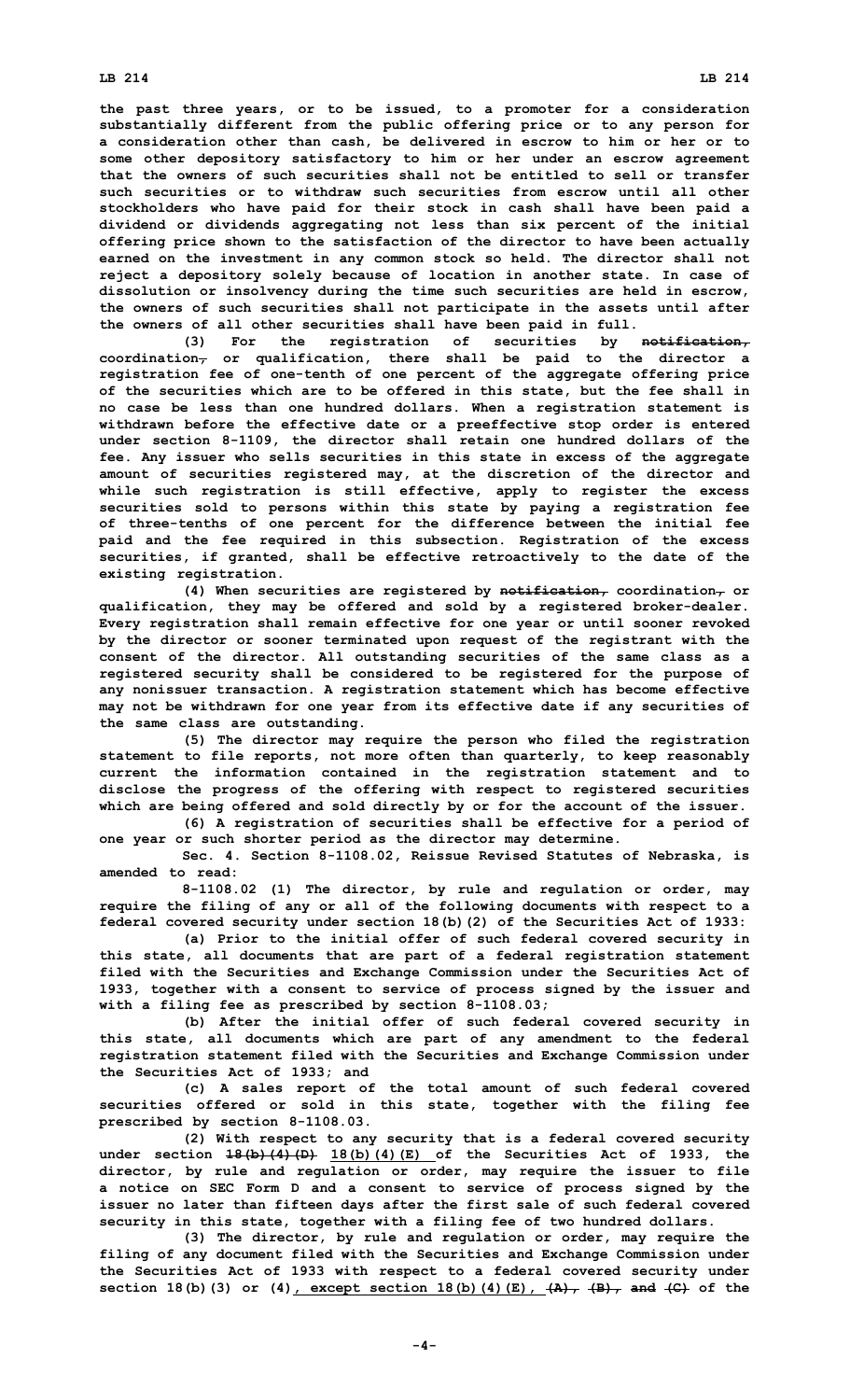**LB 214 LB 214**

**Securities Act of 1933, together with <sup>a</sup> filing fee of two hundred dollars.**

**(4) The director may issue <sup>a</sup> stop order suspending the offer and sale of <sup>a</sup> federal covered security, except <sup>a</sup> federal covered security under section 18(b)(1) of the Securities Act of 1933, if he or she finds that (a) the order is in the public interest and (b) there is <sup>a</sup> failure to comply with any condition established under this section or with any other applicable provision of the Securities Act of Nebraska.**

**(5) The director, by rule and regulation or order, may waive any or all of the provisions of this section, except that the director does not have the authority to waive the payment of fees as required by this section.**

**(6) No person may bring an action pursuant to section 8-1118 based on the failure of an issuer to file any notice or pay any fee required by this section.**

**(7) All federal covered securities offered or sold in this state must be sold through <sup>a</sup> registered agent of <sup>a</sup> broker-dealer registered under the Securities Act of Nebraska or by persons duly exempted or excluded from such registration, except that this subsection shall not apply to the offer or sale of <sup>a</sup> federal covered security under section 18(b)(4)(D) 18(b)(4)(E) of the Securities Act of 1933 if no commission or other remuneration is paid directly or indirectly for soliciting any prospective buyer.**

**Sec. 5. Section 8-1109, Reissue Revised Statutes of Nebraska, is amended to read:**

**8-1109 The director may issue <sup>a</sup> stop order denying effectiveness to, or suspending or revoking the effectiveness of, <sup>a</sup> registration statement to register securities by notification or coordination if he or she finds that the order is in the public interest and that:**

**(1) Any such registration statement registering securities, as of its effective date or as of any earlier date in the case of an order denying effectiveness, is incomplete in any material respect or contains any statement which was, in the light of the circumstances under which it was made, false or misleading with respect to any material fact;**

**(2) Any provision of the Securities Act of Nebraska or any rule, order, or condition lawfully imposed under the act has been violated, in connection with the offering by the person filing the registration statement, the issuer, any partner, limited liability company member, officer, or director of the issuer, any person occupying <sup>a</sup> similar status or performing similar functions, or any person directly or indirectly controlling or controlled by the issuer, but only if the person filing the registration statement is directly or indirectly controlled by or acting for the issuer or any underwriter;**

**(3) The security registered or sought to be registered is the subject of <sup>a</sup> permanent or temporary injunction of any court of competent jurisdiction entered under any other federal or state act applicable to the offering. The director may not institute <sup>a</sup> proceeding against an effective registration statement under this subdivision more than one year from the date of the injunction relied on, and he or she may not enter an order under this subdivision on the basis of an injunction entered under any other state act unless the injunction was based on facts which would currently constitute <sup>a</sup> ground for <sup>a</sup> stop order under this section;**

**(4) When <sup>a</sup> security is sought to be registered by notification, it is not eligible for such registration;**

**(5) (4) When <sup>a</sup> security is sought to be registered by coordination, there has been <sup>a</sup> failure to comply with the undertaking required by subdivision (2)(g) of section 8-1106;**

**(6) (5) The applicant or registrant has failed to pay the proper registration fee. The director may enter only <sup>a</sup> denial order under this subdivision and shall vacate any such order when the deficiency has been corrected. The director may not enter an order against an effective registration statement on the basis of <sup>a</sup> fact or transaction known to him or her when the registration statement became effective;**

**(7) (6) The authority of the applicant or registrant to do business has been denied or revoked by any other governmental agency;**

**(8) (7) The issuer's or registrant's literature, circulars, or advertising is misleading, incorrect, incomplete, or calculated to deceive the purchaser or investor;**

**(9) (8) All or substantially all the enterprise or business of the issuer, promoter, or guarantor has been found to be unlawful by <sup>a</sup> final order of <sup>a</sup> court or administrative agency of competent jurisdiction; or**

**(10) (9) There is <sup>a</sup> refusal to furnish information required by the director within <sup>a</sup> reasonable time to be fixed by the director.**

**Sec. 6. Section 8-1111, Reissue Revised Statutes of Nebraska, is amended to read:**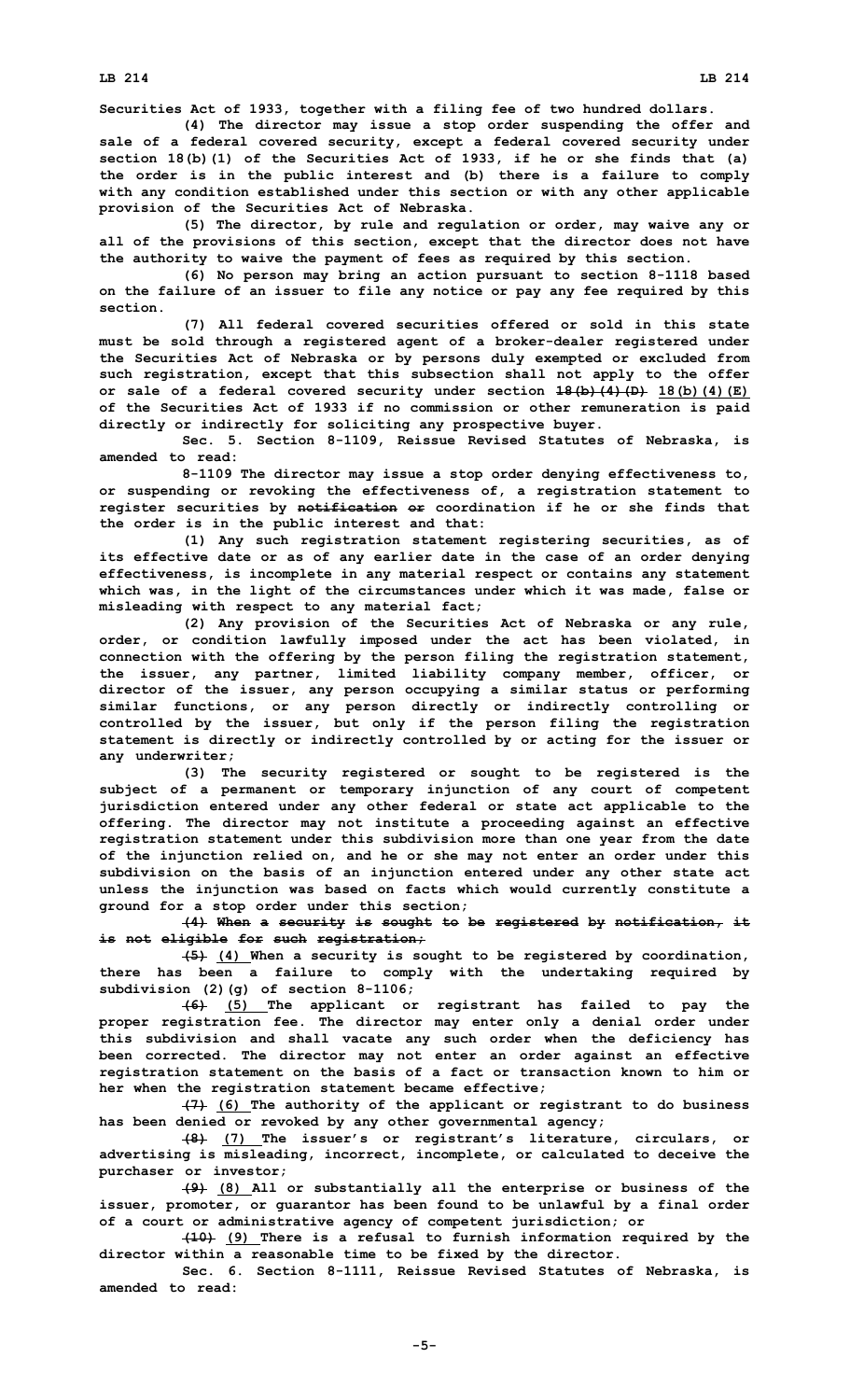**8-1111 Except as provided in this section, sections 8-1103 to 8-1109 shall not apply to any of the following transactions:**

**(1) Any isolated transaction, whether effected through <sup>a</sup> broker-dealer or not;**

**(2)(a) Any nonissuer transaction by <sup>a</sup> registered agent of <sup>a</sup> registered broker-dealer, and any resale transaction by <sup>a</sup> sponsor of <sup>a</sup> unit investment trust registered under the Investment Company Act of 1940, in <sup>a</sup> security of <sup>a</sup> class that has been outstanding in the hands of the public for at least ninety days if, at the time of the transaction:**

**(i) The issuer of the security is actually engaged in business and not in the organization stage or in bankruptcy or receivership and is not <sup>a</sup> blank check, blind pool, or shell company whose primary plan of business is to engage in <sup>a</sup> merger or combination of the business with, or an acquisition of, an unidentified person or persons;**

**(ii) The security is sold at <sup>a</sup> price reasonably related to the current market price of the security;**

**(iii) The security does not constitute the whole or part of an unsold allotment to, or <sup>a</sup> subscription or participation by, the broker-dealer as an underwriter of the security;**

**(iv) <sup>A</sup> nationally recognized securities manual designated by rule and regulation or order of the director or <sup>a</sup> document filed with the Securities and Exchange Commission which is publicly available through the Electronic Data Gathering, Analysis, and Retrieval System (EDGAR) contains:**

**(A) <sup>A</sup> description of the business and operations of the issuer; (B) The names of the issuer's officers and the names of the issuer's directors, if any, or, in the case of <sup>a</sup> non-United-States issuer, the**

**corporate equivalents of such persons in the issuer's country of domicile;**

**(C) An audited balance sheet of the issuer as of <sup>a</sup> date within eighteen months or, in the case of <sup>a</sup> reorganization or merger when parties to the reorganization or merger had such audited balance sheet, <sup>a</sup> pro forma balance sheet; and**

**(D) An audited income statement for each of the issuer's immediately preceding two fiscal years, or for the period of existence of the issuer if in existence for less than two years, or, in the case of <sup>a</sup> reorganization or merger when the parties to the reorganization or merger had such audited income statement, <sup>a</sup> pro forma income statement; and**

**(v) The issuer of the security has <sup>a</sup> class of equity securities listed on <sup>a</sup> national securities exchange registered under the Securities Exchange Act of 1934 or designated for trading on the National Association of Securities Dealers Automated Quotation System (NASDAQ), unless:**

**(A) The issuer of the security is <sup>a</sup> unit investment trust registered under the Investment Company Act of 1940;**

**(B) The issuer of the security has been engaged in continuous business, including predecessors, for at least three years; or**

**(C) The issuer of the security has total assets of at least two million dollars based on an audited balance sheet as of <sup>a</sup> date within eighteen months or, in the case of <sup>a</sup> reorganization or merger when parties to the reorganization or merger had such audited balance sheet, <sup>a</sup> pro forma balance sheet; or**

**(b) Any nonissuer transaction in <sup>a</sup> security by <sup>a</sup> registered agent of <sup>a</sup> registered broker-dealer if:**

**(i) The issuer of the security is actually engaged in business and not in the organization stage or in bankruptcy or receivership and is not <sup>a</sup> blank check, blind pool, or shell company whose primary plan of business is to engage in <sup>a</sup> merger or combination of the business with, or an acquisition of, an unidentified person or persons; and**

**(ii) The security is senior in rank to the common stock of the issuer both as to payment of dividends or interest and upon dissolution or liquidation of the issuer and such security has been outstanding at least three years and the issuer or any predecessor has not defaulted within the current fiscal year or the three immediately preceding fiscal years in the payment of any dividend, interest, principal, or sinking fund installment on the security when due and payable;**

**(3) Any nonissuer transaction effected by or through <sup>a</sup> registered agent of <sup>a</sup> registered broker-dealer pursuant to an unsolicited order or offer to buy, but the director may by rule or regulation require that the customer acknowledge upon <sup>a</sup> specified form that the sale was unsolicited and that <sup>a</sup> signed copy of each such form be preserved by the broker-dealer for <sup>a</sup> specified period;**

**(4) Any transaction between the issuer or other person on whose behalf the offering is made and an underwriter or among underwriters;**

**(5) Any transaction in <sup>a</sup> bond or other evidence of indebtedness**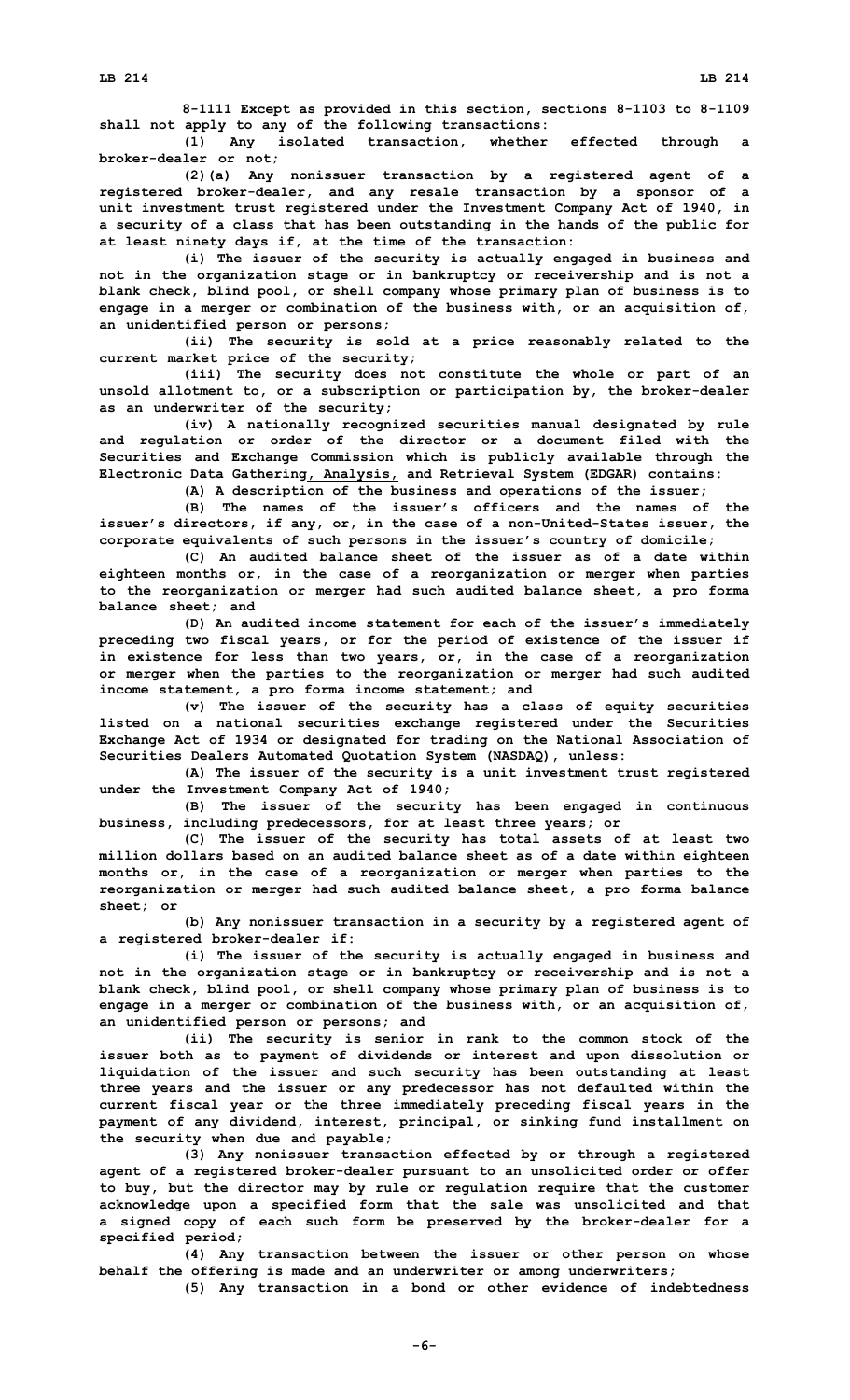## **LB 214 LB 214**

**Disclosure Act, 15 U.S.C. 1701 et seq., as the act existed on January 1, 2011; 2013;**

**(6) Any transaction by an executor, personal representative, administrator, sheriff, marshal, receiver, guardian, or conservator;**

**(7) Any transaction executed by <sup>a</sup> bona fide pledgee without any purpose of evading the Securities Act of Nebraska;**

**(8) Any offer or sale to <sup>a</sup> bank, savings institution, trust company, insurance company, investment company as defined in the Investment Company Act of 1940, pension or profit-sharing trust, or other financial institution or institutional buyer, to an individual accredited investor, or to <sup>a</sup> broker-dealer, whether the purchaser is acting for itself or in some fiduciary capacity. For purposes of this subdivision, the term "individual accredited investor" means (a) any director, executive officer, or general partner of the issuer of the securities being offered or sold, or any director, executive officer, or general partner of <sup>a</sup> general partner of that issuer, (b) any manager of <sup>a</sup> limited liability company that is the issuer of the securities being offered or sold, (c) any natural person whose individual net worth, or joint net worth with that person's spouse, at the time of his or her purchase, exceeds one million dollars, excluding the value of the primary residence of such person, or (d) any natural person who had an individual income in excess of two hundred thousand dollars in each of the two most recent years or joint income with that person's spouse in excess of three hundred thousand dollars in each of those years and has <sup>a</sup> reasonable expectation of reaching the same income level in the current year;**

**(9)(a) Any transaction pursuant to an offering in which sales are made to not more than fifteen persons, other than those designated in subdivisions (8), (11), and (17) of this section, in this state during any period of twelve consecutive months if (i) the seller reasonably believes that all the buyers are purchasing for investment, (ii) no commission or other remuneration is paid or given directly or indirectly for soliciting any prospective buyer except to <sup>a</sup> registered agent of <sup>a</sup> registered broker-dealer, (iii) <sup>a</sup> notice generally describing the terms of the transaction and containing <sup>a</sup> representation that the conditions of this exemption are met is filed by the seller with the director within thirty days after the first sale for which this exemption is claimed, except that failure to give such notice may be cured by an order issued by the director in his or her discretion, and (iv) no general or public advertisements or solicitations are made.**

**(b) If <sup>a</sup> seller (i) makes sales pursuant to this subdivision for five consecutive twelve-month periods or (ii) makes sales of at least one million dollars from an offering or offerings pursuant to this subdivision, the seller shall, within ninety days after the earlier of either such occurrence, file with the director audited financial statements and <sup>a</sup> sales report which lists the names and addresses of all purchasers and holders of the seller's securities and the amount of securities held by such persons. Subsequent thereto, such seller shall file audited financial statements and sales reports with the director each time an additional one million dollars in securities is sold pursuant to this subdivision or after the elapse of each additional sixty-month period during which sales are made pursuant to this subdivision;**

**(10) Any offer or sale of <sup>a</sup> preorganization certificate or subscription if (a) no commission or other remuneration is paid or given directly or indirectly for soliciting any prospective subscriber, (b) the number of subscribers does not exceed ten, and (c) no payment is made by any subscriber;**

**(11) Any transaction pursuant to an offer to existing security holders of the issuer, including persons who at the time of the transaction are holders of convertible securities, nontransferable warrants, or transferable warrants exercisable within not more than ninety days of their issuance, if (a) no commission or other remuneration, other than <sup>a</sup> standby commission, is paid or given directly or indirectly for soliciting any security holder in this state or (b) the issuer first files <sup>a</sup> notice specifying the terms of the offer and the director does not by order disallow**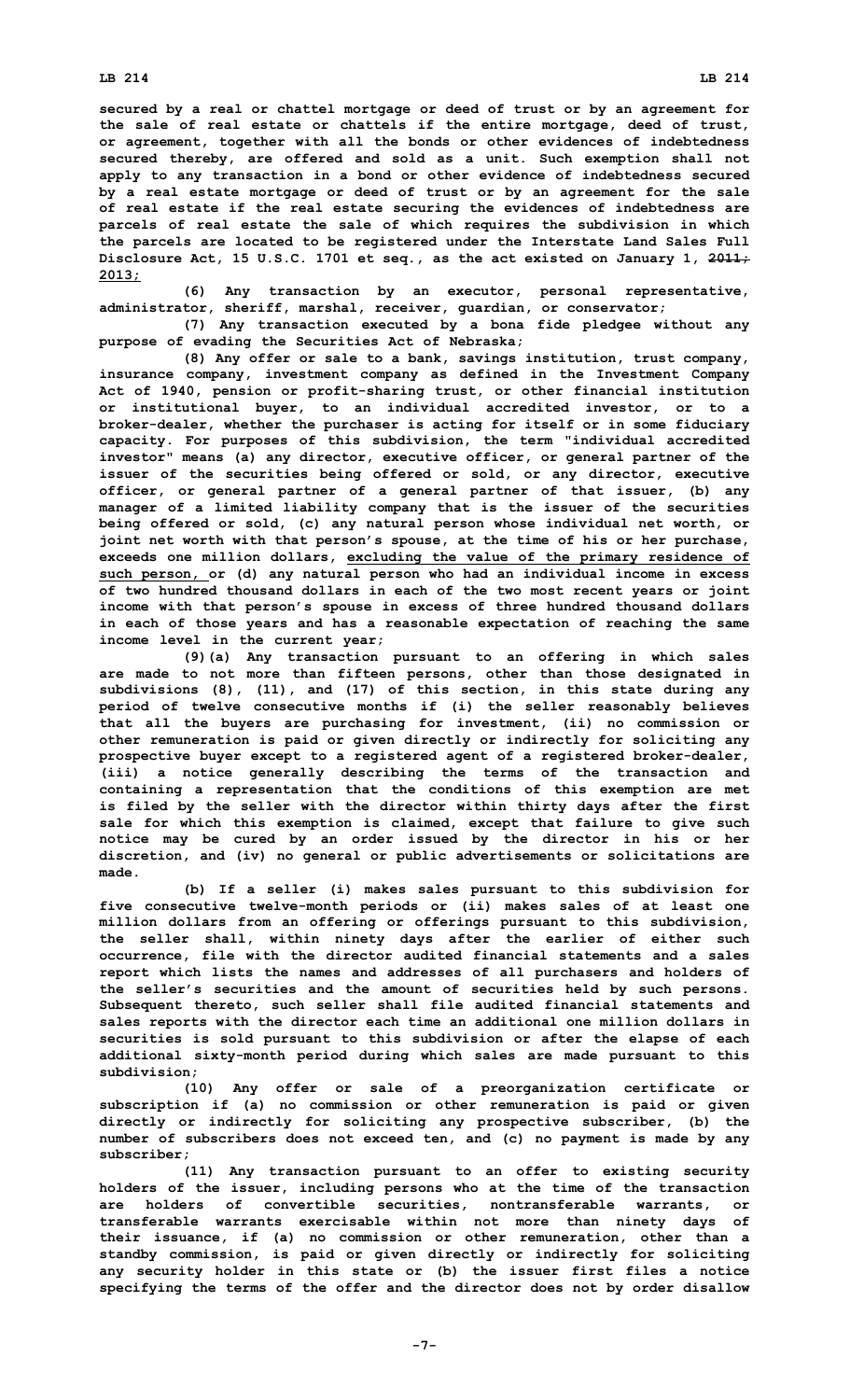**the exemption within the next five full business days;**

**(12) Any offer, but not <sup>a</sup> sale, of <sup>a</sup> security for which registration statements have been filed under both the Securities Act of Nebraska and the Securities Act of 1933 if no stop order or refusal order is in effect and no public proceeding or examination looking toward such an order is pending under either the Securities Act of Nebraska or the Securities Act of 1933;**

**(13) The issuance of any stock dividend, whether the corporation distributing the dividend is the issuer of the stock or not, if nothing of value is given by the stockholders for the distribution other than the surrender of <sup>a</sup> right to <sup>a</sup> cash dividend when the stockholder can elect to take <sup>a</sup> dividend in cash or stock;**

**(14) Any transaction incident to <sup>a</sup> right of conversion or <sup>a</sup> statutory or judicially approved reclassification, recapitalization, reorganization, quasi-reorganization, stock split, reverse stock split, merger, consolidation, or sale of assets;**

**(15) Any transaction involving the issuance for cash of any evidence of ownership interest or indebtedness by an agricultural cooperative formed as <sup>a</sup> corporation under section 21-1301 or 21-1401 if the issuer has first filed a notice of intention to issue with the director and the director has not by order, mailed to the issuer by certified or registered mail within ten business days after receipt thereof, disallowed the exemption;**

**(16) Any transaction in this state not involving <sup>a</sup> public offering when (a) there is no general or public advertising or solicitation, (b) no commission or remuneration is paid directly or indirectly for soliciting any prospective buyer, except to <sup>a</sup> registered agent of <sup>a</sup> registered broker-dealer or registered issuer-dealer, (c) <sup>a</sup> notice generally describing the terms of the transaction and containing <sup>a</sup> representation that the conditions of this exemption are met is filed by the seller with the director within thirty days after the first sale for which this exemption is claimed, except that failure to give such notice may be cured by an order issued by the director in his or her discretion, (d) <sup>a</sup> filing fee of two hundred dollars is paid at the time of filing the notice, and (e) any such transaction is effected in accordance with rules and regulations adopted and promulgated by the director relating to this section when the director finds in adopting and promulgating such rules and regulations that the applicability of sections 8-1104 to 8-1107 is not necessary or appropriate in the public interest or for the protection of investors. For purposes of this subdivision, not involving <sup>a</sup> public offering means any offering in which the seller has reason to believe that the securities purchased are taken for investment and in which each offeree, by reason of his or her knowledge about the affairs of the issuer or otherwise, does not require the protections afforded by registration under sections 8-1104 to 8-1107 in order to make <sup>a</sup> reasonably informed judgment with respect to such investment;**

**(17) The issuance of any investment contract issued in connection with an employee's stock purchase, savings, pension, profit-sharing, or similar benefit plan if no commission or other remuneration is paid or given directly or indirectly for soliciting any prospective buyer except to <sup>a</sup> registered agent of <sup>a</sup> registered broker-dealer;**

**(18) Any interest in <sup>a</sup> common trust fund or similar fund maintained by <sup>a</sup> bank or trust company organized and supervised under the laws of any state or <sup>a</sup> bank organized under the laws of the United States for the collective investment and reinvestment of funds contributed to such common trust fund or similar fund by the bank or trust company in its capacity as trustee, personal representative, administrator, or guardian and any interest in <sup>a</sup> collective investment fund or similar fund maintained by the bank or trust company for the collective investment of funds contributed to such collective investment fund or similar fund by the bank or trust company in its capacity as trustee or agent which interest is issued in connection with an employee's savings, pension, profit-sharing, or similar benefit plan or <sup>a</sup> self-employed person's retirement plan, if <sup>a</sup> notice generally describing the terms of the collective investment fund or similar fund is filed by the bank or trust company with the director within thirty days after the establishment of the fund. Failure to give the notice may be cured by an order issued by the director in his or her discretion;**

**(19) Any transaction in which <sup>a</sup> United States Series EE Savings Bond is given or delivered with or as <sup>a</sup> bonus on account of any purchase of any item or thing;**

**(20) Any transaction in this state not involving <sup>a</sup> public offering by <sup>a</sup> Nebraska issuer selling solely to Nebraska residents, when (a) any such transaction is effected in accordance with rules and regulations adopted and promulgated by the director relating to this section when the director finds in adopting and promulgating such rules and regulations that the applicability**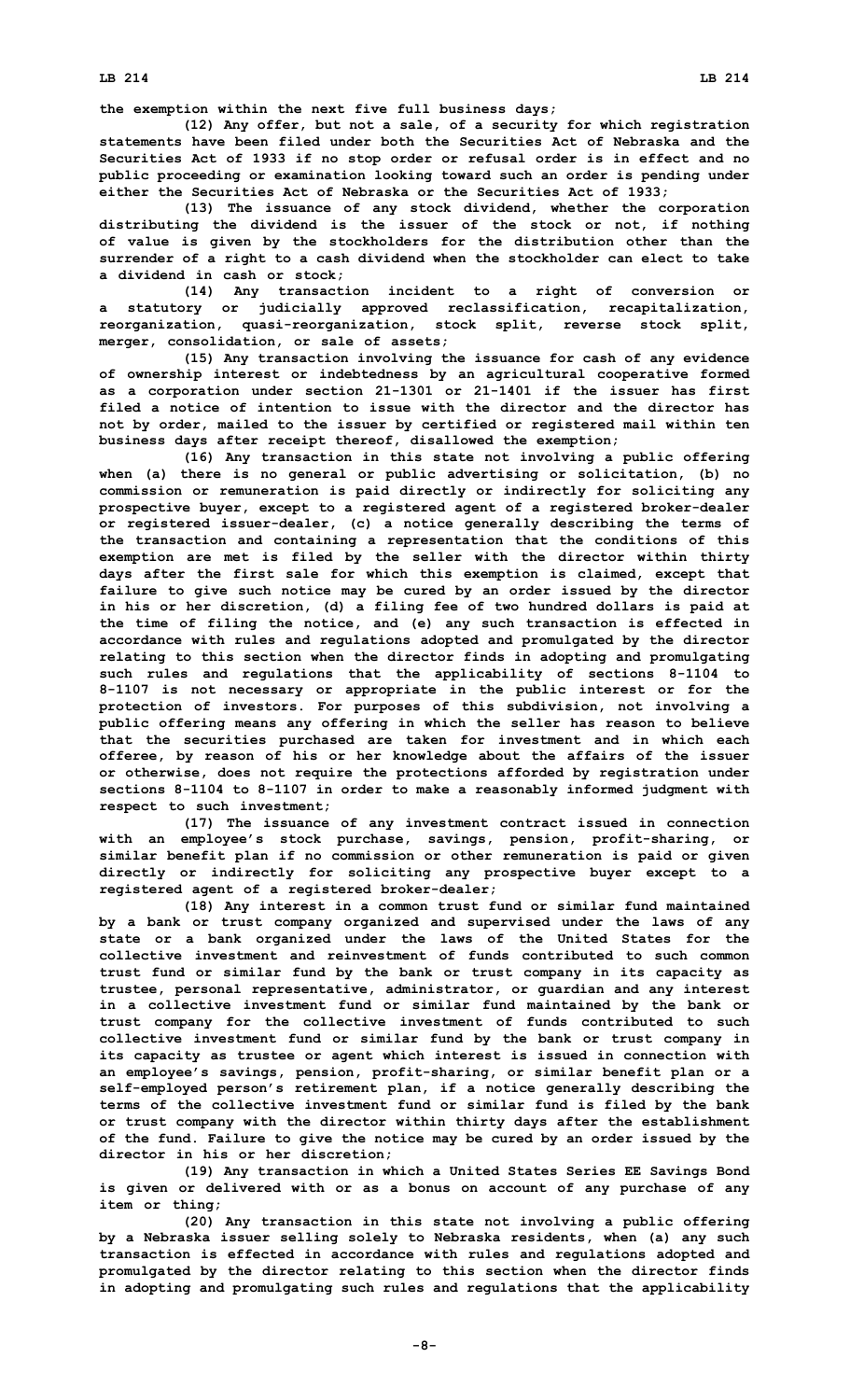**of sections 8-1104 to 8-1107 is not necessary or appropriate in the public interest or for the protection of investors, (b) no commission or remuneration is paid directly or indirectly for soliciting any prospective buyer, except to <sup>a</sup> registered agent of <sup>a</sup> registered broker-dealer or registered issuer-dealer, (c) <sup>a</sup> notice generally describing the terms of the transaction and containing <sup>a</sup> representation that the conditions of this exemption are met is filed by the seller with the director no later than twenty days prior to any sales for which this exemption is claimed, except that failure to give such notice may be cured by an order issued by the director in his or her discretion, (d) <sup>a</sup> filing fee of two hundred dollars is paid at the time of filing the notice,**

**and (e) there is no general or public advertising or solicitation; (21) Any transaction by <sup>a</sup> person who is an organization described in section 501(c)(3) of the Internal Revenue Code as defined in section 49-801.01 involving an offering of interests in <sup>a</sup> fund described in section 3(c)(10)(B) of the Investment Company Act of 1940 solely to persons who are organizations described in section 501(c)(3) of the Internal Revenue Code as defined in section 49-801.01 when (a) there is no general or public advertising or solicitation, (b) <sup>a</sup> notice generally describing the terms of the transaction and containing <sup>a</sup> representation that the conditions of this exemption are met is filed by the seller with the director within thirty days after the first sale for which this exemption is claimed, except that failure to give such notice may be cured by an order issued by the director in his or her discretion, and (c) any such transaction is effected by <sup>a</sup> trustee, director, officer, employee, or volunteer of the seller who is either <sup>a</sup> volunteer or is engaged in the overall fundraising activities of <sup>a</sup> charitable organization and receives no commission or other special compensation based on the number or the value of interests sold in the fund; or**

**(22) Any offer or sale of any viatical settlement contract or any fractionalized or pooled interest therein in <sup>a</sup> transaction that meets all of the following criteria:**

**(a) Sales of such securities are made only to the following purchasers:**

**(i) <sup>A</sup> natural person who, either individually or jointly with the person's spouse, (A) has <sup>a</sup> minimum net worth of two hundred fifty thousand dollars and had taxable income in excess of one hundred twenty-five thousand dollars in each of the two most recent years and has <sup>a</sup> reasonable expectation of reaching the same income level in the current year or (B) has <sup>a</sup> minimum net worth of five hundred thousand dollars. Net worth shall be determined exclusive of home, home furnishings, and automobiles;**

**(ii) <sup>A</sup> corporation, partnership, or other organization specifically formed for the purpose of acquiring securities offered by the issuer in reliance upon this exemption if each equity owner of the corporation, partnership, or other organization is <sup>a</sup> person described in subdivision (22)(a)(i) of this section;**

**(iii) <sup>A</sup> pension or profit-sharing trust of the issuer, <sup>a</sup> self-employed individual retirement plan, or an individual retirement account, if the investment decisions made on behalf of the trust, plan, or account are made solely by persons described in subdivision (22)(a)(i) of this section; or**

**(iv) An organization described in section 501(c)(3) of the Internal Revenue Code as defined in section 49-801.01, or <sup>a</sup> corporation, Massachusetts or similar business trust, or partnership with total assets in excess of five million dollars according to its most recent audited financial statements;**

**(b) The amount of the investment of any purchaser, except <sup>a</sup> purchaser described in subdivision (a)(ii) of this subdivision, does not exceed five percent of the net worth, as determined by this subdivision, of that purchaser;**

**(c) Each purchaser represents that the purchaser is purchasing for the purchaser's own account or trust account, if the purchaser is <sup>a</sup> trustee, and not with a view to or for sale in connection with a distribution of the security;**

**(d)(i) Each purchaser receives, on or before the date the purchaser remits consideration pursuant to the purchase agreement, the following information in writing:**

**(A) The name, principal business and mailing addresses, and telephone number of the issuer;**

**(B) The suitability standards for prospective purchasers as set forth in subdivision (a) of this subdivision;**

**(C) <sup>A</sup> description of the issuer's type of business organization and the state in which the issuer is organized or incorporated;**

**(D) <sup>A</sup> brief description of the business of the issuer;**

**(E) If the issuer retains ownership or becomes the beneficiary of the insurance policy, an audit report from an independent certified**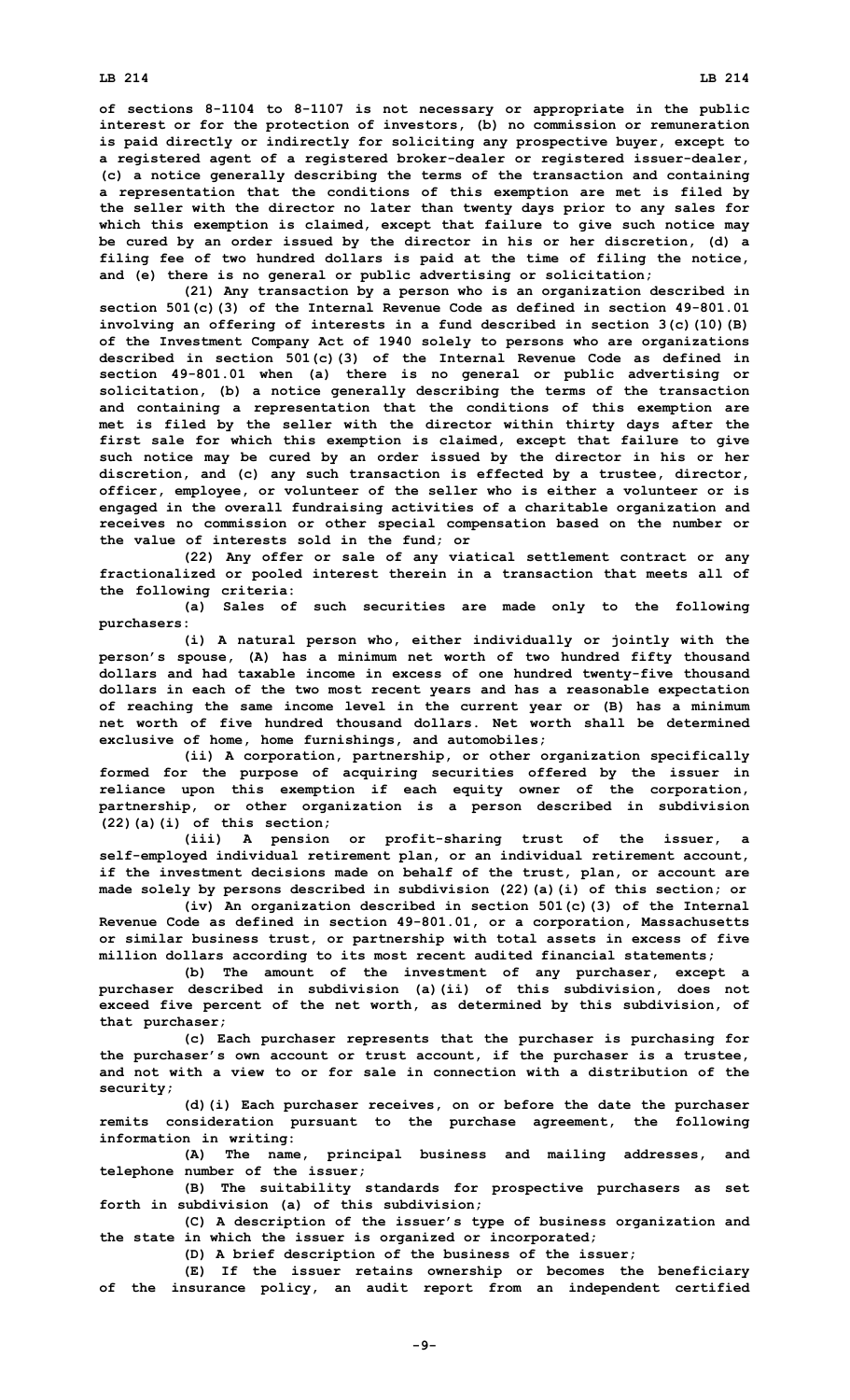**public accountant together with <sup>a</sup> balance sheet and related statements of income, retained earnings, and cash flows that reflect the issuer's financial position, the results of the issuer's operations, and the issuer's cash flows as of a date within fifteen months before the date of the initial issuance of the securities described in this subdivision. The financial statements shall be prepared in conformity with generally accepted accounting principles. If the date of the audit report is more than one hundred twenty days before the date of the initial issuance of the securities described in this subdivision, the issuer shall provide unaudited interim financial statements;**

**(F) The names of all directors, officers, partners, members, or trustees of the issuer;**

**(G) <sup>A</sup> description of any order, judgment, or decree that is final as to the issuing entity of any state, federal, or foreign governmental agency or administrator, or of any state, federal, or foreign court of competent jurisdiction (I) revoking, suspending, denying, or censuring for cause any license, permit, or other authority of the issuer or of any director, officer, partner, member, trustee, or person owning or controlling, directly or indirectly, ten percent or more of the outstanding interest or equity securities of the issuer, to engage in the securities, commodities, franchise, insurance, real estate, or lending business or in the offer or sale of securities, commodities, franchises, insurance, real estate, or loans, (II) permanently restraining, enjoining, barring, suspending, or censuring any such person from engaging in or continuing any conduct, practice, or employment in connection with the offer or sale of securities, commodities, franchises, insurance, real estate, or loans, (III) convicting any such person of, or pleading nolo contendere by any such person to, any felony or misdemeanor involving <sup>a</sup> security, commodity, franchise, insurance, real estate, or loan, or any aspect of the securities, commodities, franchise, insurance, real estate, or lending business, or involving dishonesty, fraud, deceit, embezzlement, fraudulent conversion, or misappropriation of property, or (IV) holding any such person liable in <sup>a</sup> civil action involving breach of <sup>a</sup> fiduciary duty, fraud, deceit, embezzlement, fraudulent conversion, or misappropriation of property. This subdivision does not apply to any order, judgment, or decree that has been vacated or overturned or is more than ten years old;**

**(H) Notice of the purchaser's right to rescind or cancel the investment and receive <sup>a</sup> refund;**

**(I) <sup>A</sup> statement to the effect that any projected rate of return to the purchaser from the purchase of <sup>a</sup> viatical settlement contract or any fractionalized or pooled interest therein is based on an estimated life expectancy for the person insured under the life insurance policy; that the return on the purchase may vary substantially from the expected rate of return based upon the actual life expectancy of the insured that may be less than, may be equal to, or may greatly exceed the estimated life expectancy; and that the rate of return would be higher if the actual life expectancy were less than, and lower if the actual life expectancy were greater than, the estimated life expectancy of the insured at the time the viatical settlement contract was closed;**

**(J) <sup>A</sup> statement that the purchaser should consult with his or her tax advisor regarding the tax consequences of the purchase of the viatical settlement contract or any fractionalized or pooled interest therein; and**

**(K) Any other information as may be prescribed by rule of the director; and**

**(ii) The purchaser receives in writing at least five business days prior to closing the transaction:**

**(A) The name, address, and telephone number of the issuing insurance company and the name, address, and telephone number of the state or foreign country regulator of the insurance company;**

**(B) The total face value of the insurance policy and the percentage of the insurance policy the purchaser will own;**

**(C) The insurance policy number, issue date, and type;**

**(D) If <sup>a</sup> group insurance policy, the name, address, and telephone number of the group and, if applicable, the material terms and conditions of converting the policy to an individual policy, including the amount of increased premiums;**

**(E) If <sup>a</sup> term insurance policy, the term and the name, address, and telephone number of the person who will be responsible for renewing the policy if necessary;**

**(F) That the insurance policy is beyond the state statute for contestability and the reason therefor;**

**(G) The insurance policy premiums and terms of premium payments;**

**(H) The amount of the purchaser's money that will be set aside to**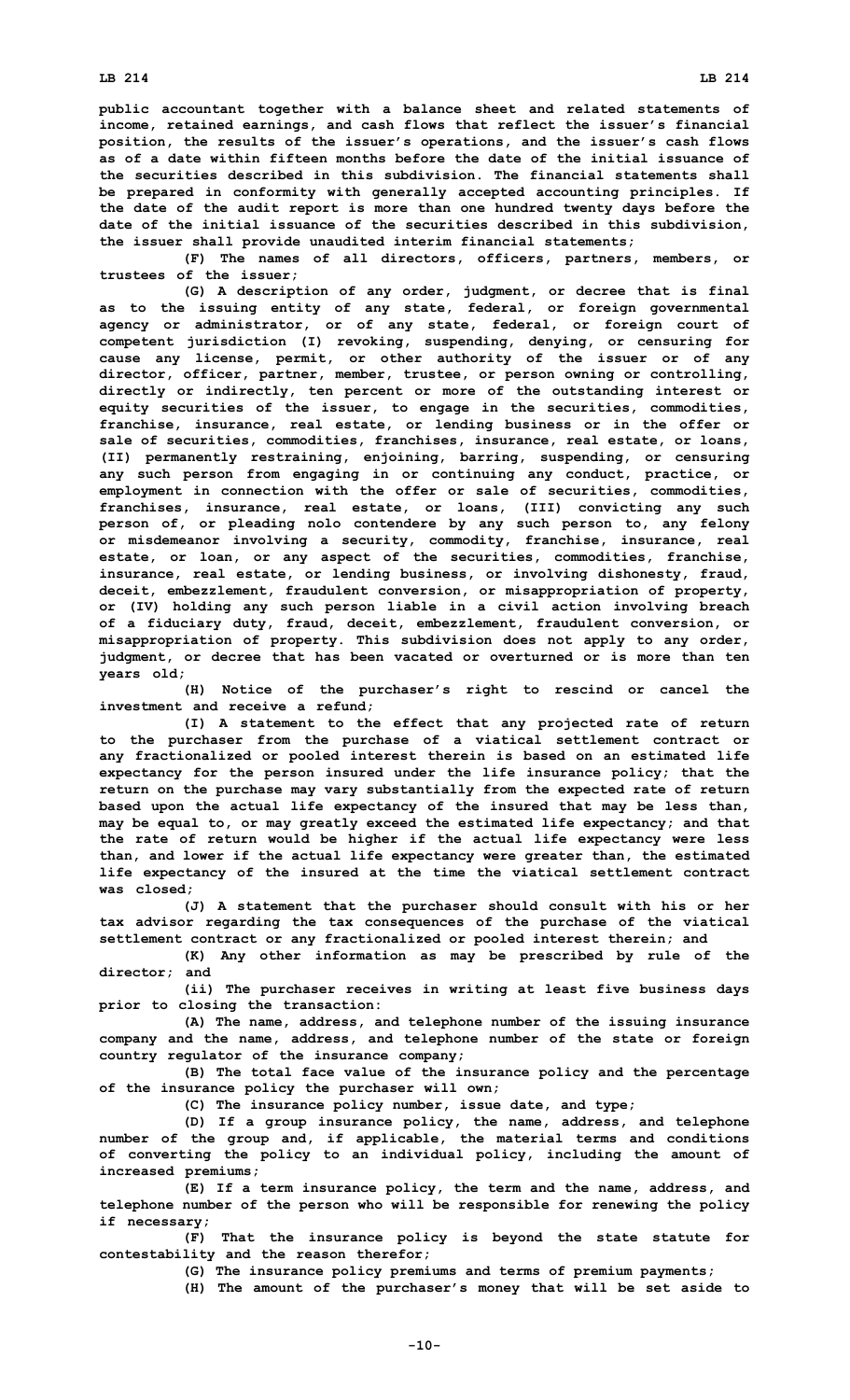**pay premiums;**

**(I) The name, address, and telephone number of the person who will be the insurance policyowner and the person who will be responsible for paying premiums;**

**(J) The date on which the purchaser will be required to pay premiums and the amount of the premium, if known; and**

**(K) Any other information as may be prescribed by rule of the director;**

**(e) The purchaser may rescind or cancel the purchase for any reason by giving written notice of rescission or cancellation to the issuer or the issuer's agent within (i) fifteen calendar days after the date the purchaser remits the required consideration or receives the disclosure required under subdivision (d)(i) of this subdivision and (ii) five business days after the date the purchaser receives the disclosure required by subdivision (d)(ii) of this subdivision. No specific form is required for the rescission or cancellation. The notice is effective when personally delivered, deposited in the United States mail, or deposited with <sup>a</sup> commercial courier or delivery service. The issuer shall refund all the purchaser's money within seven calendar days after receiving the notice of rescission or cancellation;**

**(f) <sup>A</sup> notice of the issuer's intent to sell securities pursuant to this subdivision, signed by <sup>a</sup> duly authorized officer of the issuer and notarized, together with <sup>a</sup> filing fee of two hundred dollars, is filed with the Department of Banking and Finance before any offers or sales of securities are made under this subdivision. Such notice shall include:**

**(i) The issuer's name, the issuer's type of organization, the state in which the issuer is organized, the date the issuer intends to begin selling securities within or from this state, and the issuer's principal business;**

**(ii) <sup>A</sup> consent to service of process; and**

**(iii) An audit report of an independent certified public accountant together with <sup>a</sup> balance sheet and related statements of income, retained earnings and cash flows that reflect the issuer's financial position, the results of the issuer's operations, and the issuer's cash flows as of <sup>a</sup> date within fifteen months before the date of the notice prescribed in this subdivision. The financial statements shall be prepared in conformity with generally accepted accounting principles and shall be examined according to generally accepted auditing standards. If the date of the audit report is more than one hundred twenty days before the date of the notice prescribed in this subdivision, the issuer shall provide unaudited interim financial statements;**

**(g) No commission or remuneration is paid directly or indirectly for soliciting any prospective purchaser, except to <sup>a</sup> registered agent of <sup>a</sup> registered broker-dealer or registered issuer-dealer; and**

**(h) At least ten days before use within this state, the issuer files with the department all advertising and sales materials that will be published, exhibited, broadcast, or otherwise used, directly or indirectly, in the offer or sale of a viatical settlement contract in this state.**

**The director may by order deny or revoke the exemption specified in subdivision (2) of this section with respect to <sup>a</sup> specific security. Upon the entry of such an order, the director shall promptly notify all registered broker-dealers that it has been entered and of the reasons therefor and that within fifteen business days of the receipt of <sup>a</sup> written request the matter will be set down for hearing. If no hearing is requested within fifteen business days of the issuance of the order and none is ordered by the director, the order shall automatically become <sup>a</sup> final order and shall remain in effect until it is modified or vacated by the director. If <sup>a</sup> hearing is requested or ordered, the director, after notice of and opportunity for hearing to all interested persons, shall enter his or her written findings of fact and conclusions of law and may affirm, modify, or vacate the order. No such order may operate retroactively. No person may be considered to have violated the provisions of the Securities Act of Nebraska by reason of any offer or sale effected after the entry of any such order if he or she sustains the burden of proof that he or she did not know and in the exercise of reasonable care could not have known of the order. In any proceeding under the act, the burden of proving an exemption from <sup>a</sup> definition shall be upon the person claiming it.**

**Sec. 7. Section 8-1114, Reissue Revised Statutes of Nebraska, is amended to read:**

**8-1114 Neither the fact that an application for registration or notice filing under section 8-1103, <sup>a</sup> notice filing under section 8-1108.02, or <sup>a</sup> registration statement under section 8-1105, 8-1106, or 8-1107 has been filed, nor the fact that <sup>a</sup> person or security is effectively registered, shall constitute <sup>a</sup> finding by the director that any document filed under the Securities Act of Nebraska is true, complete, and not misleading. Neither any**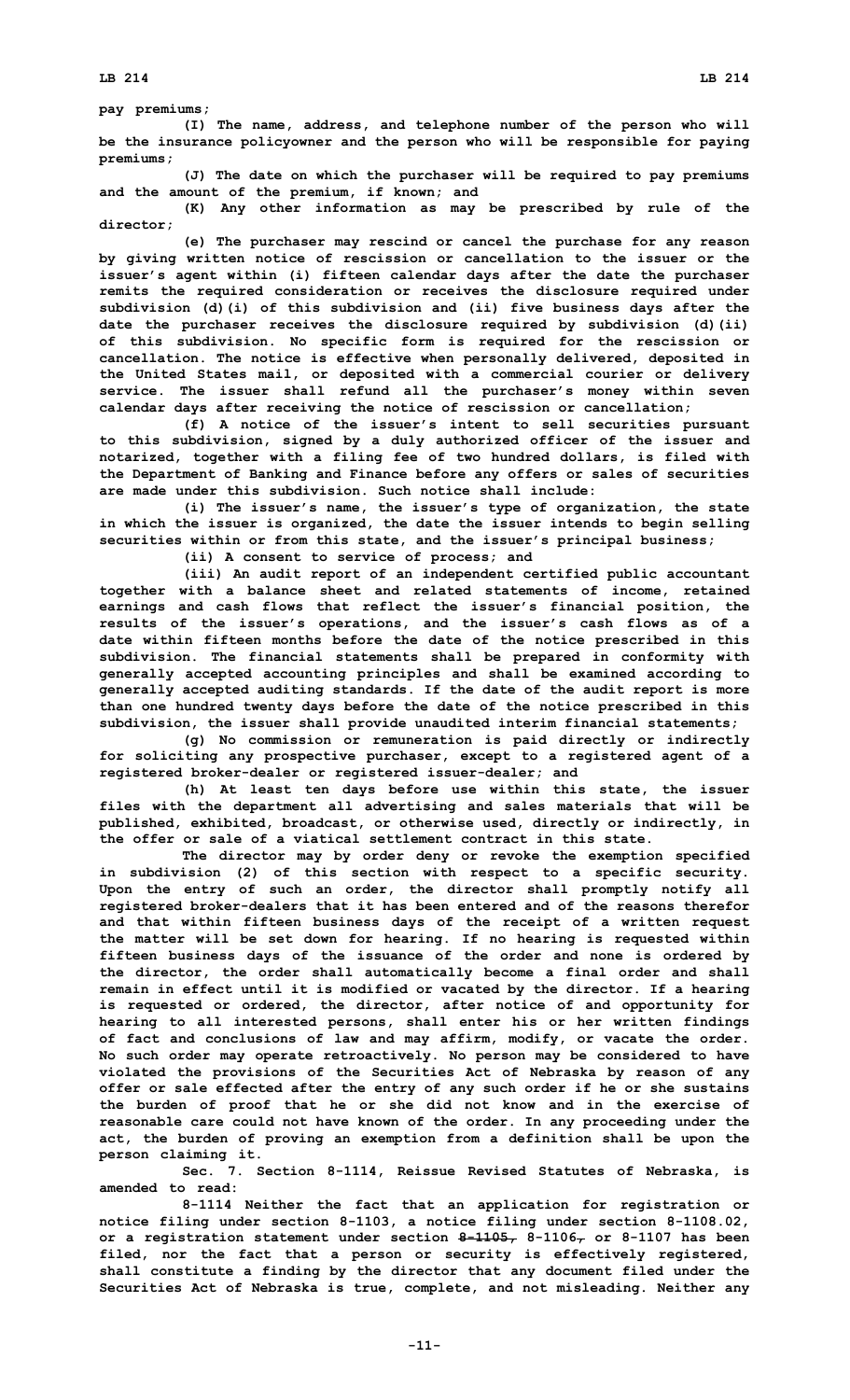**such fact nor the fact that an exemption or exception is available for <sup>a</sup> security or <sup>a</sup> transaction shall mean that the director has passed in any way upon the merits or qualifications of, or recommended or given approval to, any person, security, or transaction. It shall be unlawful to make, or cause to be made, to any prospective purchaser, customer, or client any representation inconsistent with this section.**

**Sec. 8. Section 8-1120, Reissue Revised Statutes of Nebraska, is amended to read:**

**8-1120 (1) Except as otherwise provided in this section, the Securities Act of Nebraska shall be administered by the Director of Banking and Finance who may employ such assistants or counsel as may be reasonably necessary for the purpose thereof and who may designate one of such assistants as an assistant director. The director may delegate to such assistant director or counsel any powers, authority, and duties imposed upon or granted to the director under the act, such as may be lawfully delegated under the common law or the statutes of this state. The director may also employ special counsel with respect to any investigation conducted by him or her under the act or with respect to any litigation to which the director is <sup>a</sup> party under the act, except that security issued by and representing an interest in or <sup>a</sup> debt of, or guaranteed by, any insurance company shall be registered, pursuant to the provisions of sections 8-1104 to 8-1109, with the Director of Insurance who shall as to such registrations administer and enforce the act, and as pertains to the administration and enforcement of such registration of such securities all references in the act to director shall mean the Director of Insurance.**

**(2) (2)(a) It shall be unlawful for the director or any of his or her officers or employees to use for personal benefit any information which is filed with or obtained by the director and which is not made public. No provision of the act shall authorize Neither the director or nor any of his or her officers or employees to shall disclose any such confidential information except among themselves, or when necessary or appropriate in <sup>a</sup> proceeding, examination, or investigation under the act, or as authorized in subdivision (2)(b) of this subsection. No provision of the act shall either create or derogate from any privilege which exists at common law or otherwise when documentary or other evidence is sought under <sup>a</sup> subpoena directed to the director or any of his or her officers or employees.**

**(b)(i) In administering the act, the director may also:**

**(A) Enter into agreements or relationships with other government officials, including, but not limited to, the securities administrator of <sup>a</sup> foreign state and the Securities and Exchange Commission, or self-regulatory organizations, to share resources, standardized or uniform methods or procedures, and documents, records, and information; or**

**(B) Accept and rely on examination or investigation reports made by other government officials, including, but not limited to, the securities administrator of <sup>a</sup> foreign state and the Securities and Exchange Commission, or self-regulatory organizations.**

**(ii) For purposes of this subdivision, foreign state means any state of the United States, other than the State of Nebraska, any territory of the United States, including Puerto Rico, Guam, American Samoa, the Trust Territory of the Pacific Islands, or the Virgin Islands, and the District of Columbia.**

**(3) The director may from time to time make, amend, and rescind such rules and forms as are necessary to carry out the act. No rule or form may be made unless the director finds that the action is necessary or appropriate in the public interest or for the protection of investors and consistent with the purposes fairly intended by the policy and provisions of the act.**

**In prescribing rules and forms the director may cooperate with the securities administrators of the other states and the Securities and Exchange Commission with <sup>a</sup> view to effectuating the policy of the Securities Act of Nebraska to achieve maximum uniformity in the form and content of registration statements, applications, and reports wherever practicable. All rules and forms of the director shall be published and made available to any person upon request.**

**(4) No provision of the act imposing any liability shall apply to any act done or omitted in good faith in conformity with any rule, form, or order of the director, notwithstanding that the rule or form may later be amended or rescinded or be determined by judicial or other authority to be invalid for any reason.**

**(5) Every hearing in an administrative proceeding shall be public unless the director in his or her discretion grants <sup>a</sup> request joined in by all the respondents that the hearing be conducted privately.**

**(6) The Securities Act Cash Fund is created. All filing fees, registration fees, and all other fees and all money collected by or paid to**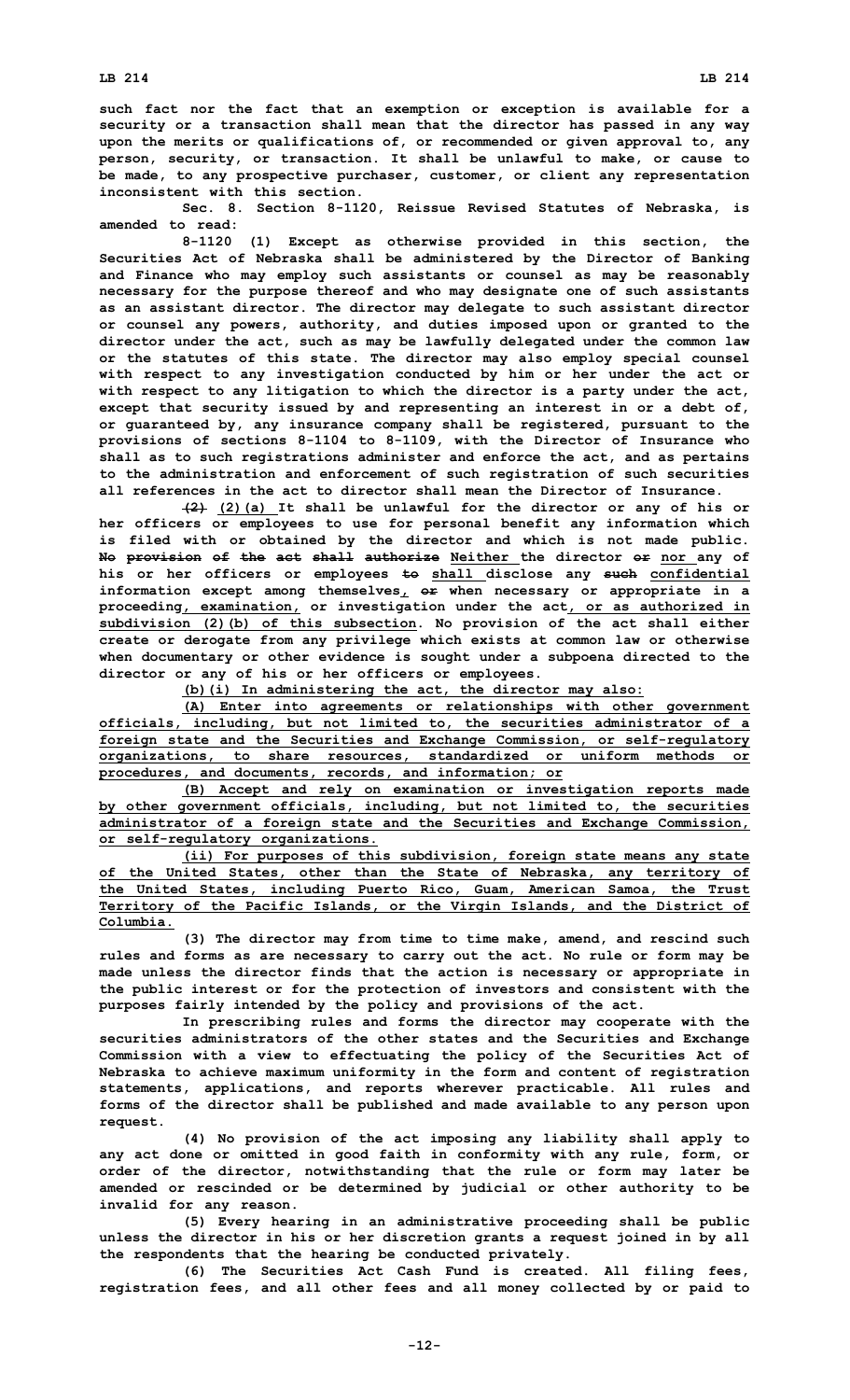**the director under any of the provisions of the act shall be remitted to the State Treasurer for credit to the fund, except that registration fees collected by or paid to the Director of Insurance pursuant to the provisions of the act shall be credited to the Department of Insurance Cash Fund. The Securities Act Cash Fund shall be used for the purpose of administering and enforcing the provisions of the act, except that transfers may be made to the General Fund at the direction of the Legislature. and, for the calendar years of 2000 and 2001, two million dollars shall be transferred in each year to the Affordable Housing Trust Fund. All of such money is appropriated and shall be appropriated for such purposes. Any money in the Securities Act Cash Fund available for investment shall be invested by the state investment officer pursuant to the Nebraska Capital Expansion Act and the Nebraska State Funds Investment Act.**

**(7) <sup>A</sup> document is filed when it is received by the director. The director shall keep <sup>a</sup> register of all applications for registration and registration statements which are or have ever been effective under the Securities Act of Nebraska and all denial, suspension, or revocation orders which have ever been entered under the act. The register shall be open for public inspection. The information contained in or filed with any registration statement, application, or report may be made available to the public under such conditions as the director may prescribe.**

**(8) Upon request and at such reasonable charges as he or she shall prescribe, the director shall furnish to any person photostatic or other copies, certified under his or her seal of office if requested, of any entry in the register or any document which is <sup>a</sup> matter of public record. In any proceeding or prosecution under the act, any copy so certified shall be prima facie evidence of the contents of the entry or document certified.**

**(9) The director in his or her discretion may honor requests from interested persons for interpretative opinions.**

**Sec. 9. Section 58-703, Revised Statutes Cumulative Supplement, 2012, is amended to read:**

**58-703 The Affordable Housing Trust Fund is created. The fund shall receive money pursuant to sections 8-1120 and section 76-903 and may include revenue from sources recommended by the housing advisory committee established in section 58-704, appropriations from the Legislature, transfers authorized by the Legislature, grants, private contributions, repayment of loans, and all other sources, except that appropriations from the General Fund and transfers from the General Fund or the Cash Reserve Fund may not be used as <sup>a</sup> revenue source for the Affordable Housing Trust Fund after June 30, 2013. The Department of Economic Development as part of its comprehensive housing affordability strategy shall administer the Affordable Housing Trust Fund.**

**Transfers may be made from the Affordable Housing Trust Fund to the General Fund, the Behavioral Health Services Fund, and the Site and Building Development Fund at the direction of the Legislature.**

**Sec. 10. Section 58-711, Revised Statutes Cumulative Supplement, 2012, is amended to read:**

**58-711 The Department of Economic Development shall submit, as part of the department's annual status report under section 81-1201.11, information detailing the status of the Affordable Housing Trust Fund. The status report shall list (1) the applications funded during the previous calendar year, (2) the applications funded in previous years, (3) the identity of the organizations receiving funds, (4) the location of each project, (5) the amount of funding provided to the project, (6) the amount of funding leveraged as <sup>a</sup> result of the project, (7) the number of units of housing created by the project and the occupancy rate, (8) the expected cost of rent or monthly payment of those units, (9) the projected number of new employees and community investment as <sup>a</sup> result of the project, and (10) the amount of revenue deposited into the Affordable Housing Trust Fund pursuant to sections 8-1120 and section 76-903. The status report shall contain no information that is protected by state or federal confidentiality laws.**

**Sec. 11. Section 59-1722, Reissue Revised Statutes of Nebraska, is amended to read:**

**59-1722 (1) Any transaction in which the seller has complied with the Federal Trade Commission trade regulation rule titled Disclosure Requirements and Prohibition Prohibitions Concerning Franchises and Business Opportunity Ventures, Franchising, 16 C.F.R. 436, shall be exempt from the Seller-Assisted Marketing Plan Act, except that such transactions shall be subject to subdivision (1)(d) of section 59-1757, those provisions regulating or prescribing the use of the phrase buy-back or secured investment or similar phrases as set forth in sections 59-1726 to 59-1728 and 59-1751, and all sections which provide for their enforcement. The exemption shall only apply if:**